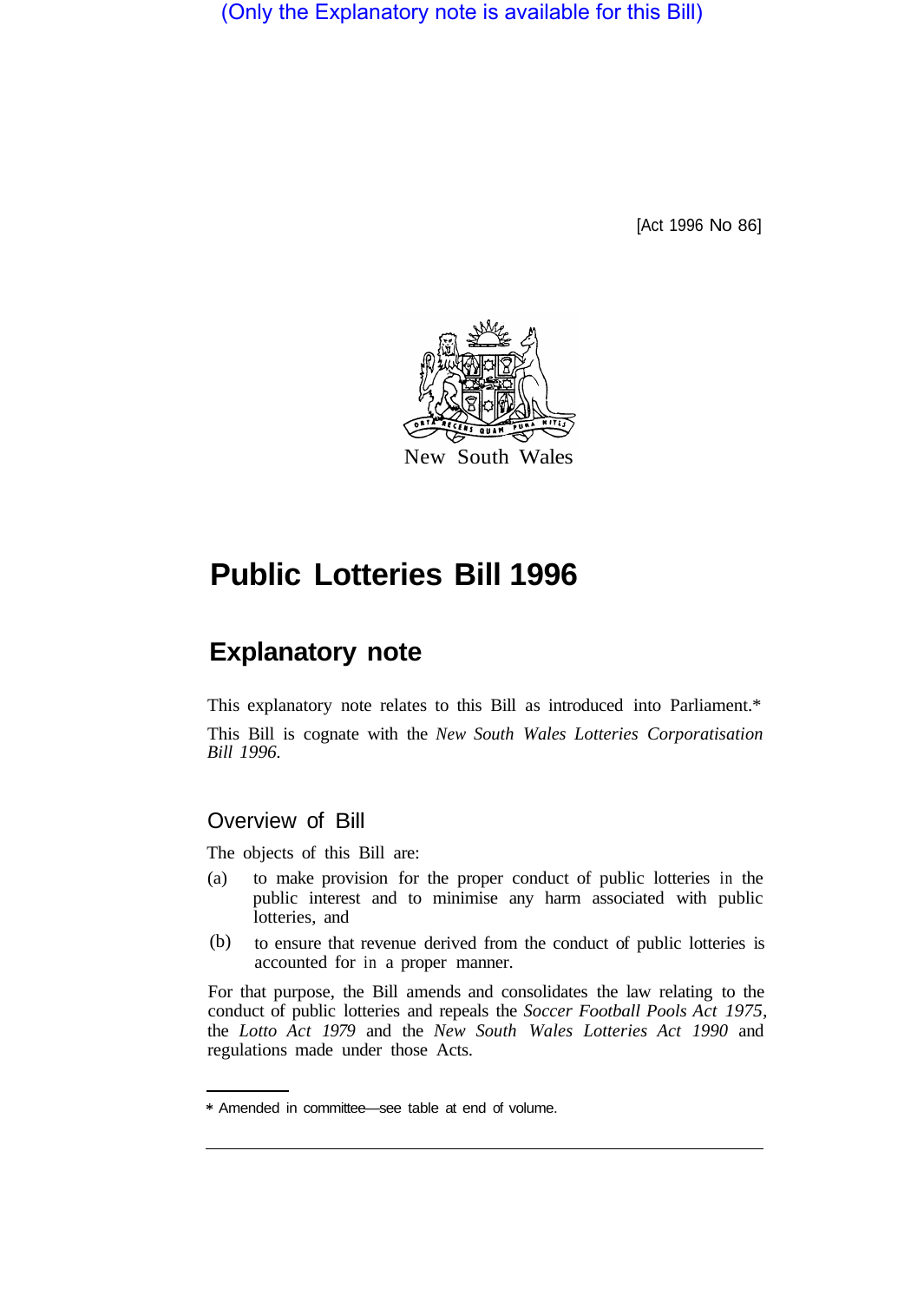Explanatory note

The Bill authorises New South Wales Lotteries Corporation and others to conduct public lotteries, but only under the authority of a licence issued by the Minister. In particular, the Bill provides, in accordance with the conditions of the licence, for the allocation of a percentage of subscriptions for the payment of prizes and for the allocation of a percentage of subscriptions (and other amounts) for payment as duty to the Treasurer.

# Outline of provisions

# **Part 1 Preliminary**

**Clause 1** sets out the name (also called the short title) of the proposed Act.

**Clause 2** provides for the commencement of the proposed Act on a day or days to be appointed by proclamation.

**Clause 3** states the objects of the proposed Act.

**Clause 4** defines certain words and expressions used in the proposed Act.

**Clause 5** sets out the meaning of *public lottery.* The expression is defined to include draw lotteries, bingo, instant lotteries, lotto, keno, powerball, soccer football pools or any other lottery.

## **Part 2 Conduct of public lotteries**

**Clause 6** declares that public lotteries conducted by a licensee are not unlawful (and accordingly are not unlawful games under the *Gaming and Betting Act 1912).*

**Clause 7** provides that an agreement relating to a public lottery conducted by a licence is not void.

**Clause 8** makes it an offence for a licensee to conduct a public lottery that is not authorised by the licence or is in contravention of its conditions or of the proposed Act.

**Clause 9** provides that a person is not guilty of an offence only because the person is an entrant in a public lottery conducted by a licensee is concerned in the conduct of such a public lottery or prints or publishes anything in connection with such a public lottery.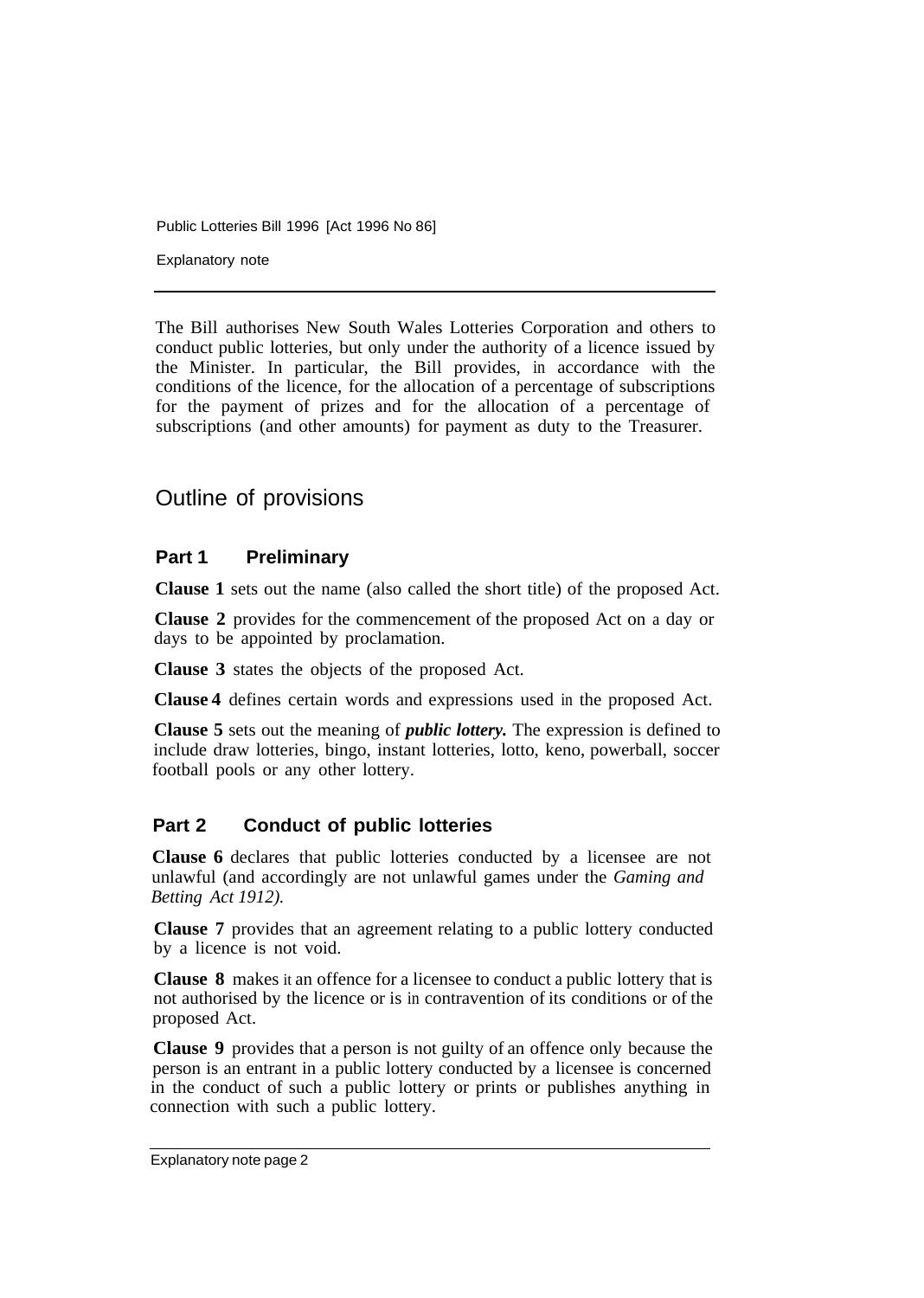Explanatory note

#### **Part 3 Licences to conduct public lotteries**

**Clause 10** allows an application for a licence to conduct a public lottery to be made to the Minister by one or more persons.

**Clause 11** enables a statutory authority to apply for a licence.

**Clause 12** deals with the grant of a licence by the Minister. A licence under the proposed Act is not transferable.

**Clause 13** specifies conditions that may be included in a licence.

**Clause 14** allows the Minister to withdraw the approval or appointment of an agent of a licensee under the conditions of a licence.

**Clause 15** enables the Minister to alter the conditions of a licence.

**Clause 16** provides that a licence is in force for the period specified by the Minister in the licence.

**Clause 17** provides for the circumstances in which the Minister may take disciplinary action against a licensee, including action to cancel or suspend a licence or to impose a penalty on a licensee.

**Clause 18** enables the Minister to require a licensee to take rectification action as an alternative to the Minister taking disciplinary action.

**Clause 19** enables the Minister to suspend a licence temporarily to secure compliance by a licensee with a direction given by the Minister under Division 2 of Part 7 (Enforcement) of the proposed Act.

**Clause 20** enables the Minister to appoint a person to complete the conduct of a public lottery in circumstances where a licence is cancelled, revoked or suspended.

**Clause 21** deals with the surrender of licences, and the revocation of licences on the death of a licensee.

#### **Part 4 Rules for conduct of public lotteries**

**Clause 22** requires a licensee to make rules relating to the conduct of a public lottery by the licensee.

**Clause 23** provides that such rules, in order to have effect, must be approved by the Minister and published in the Gazette.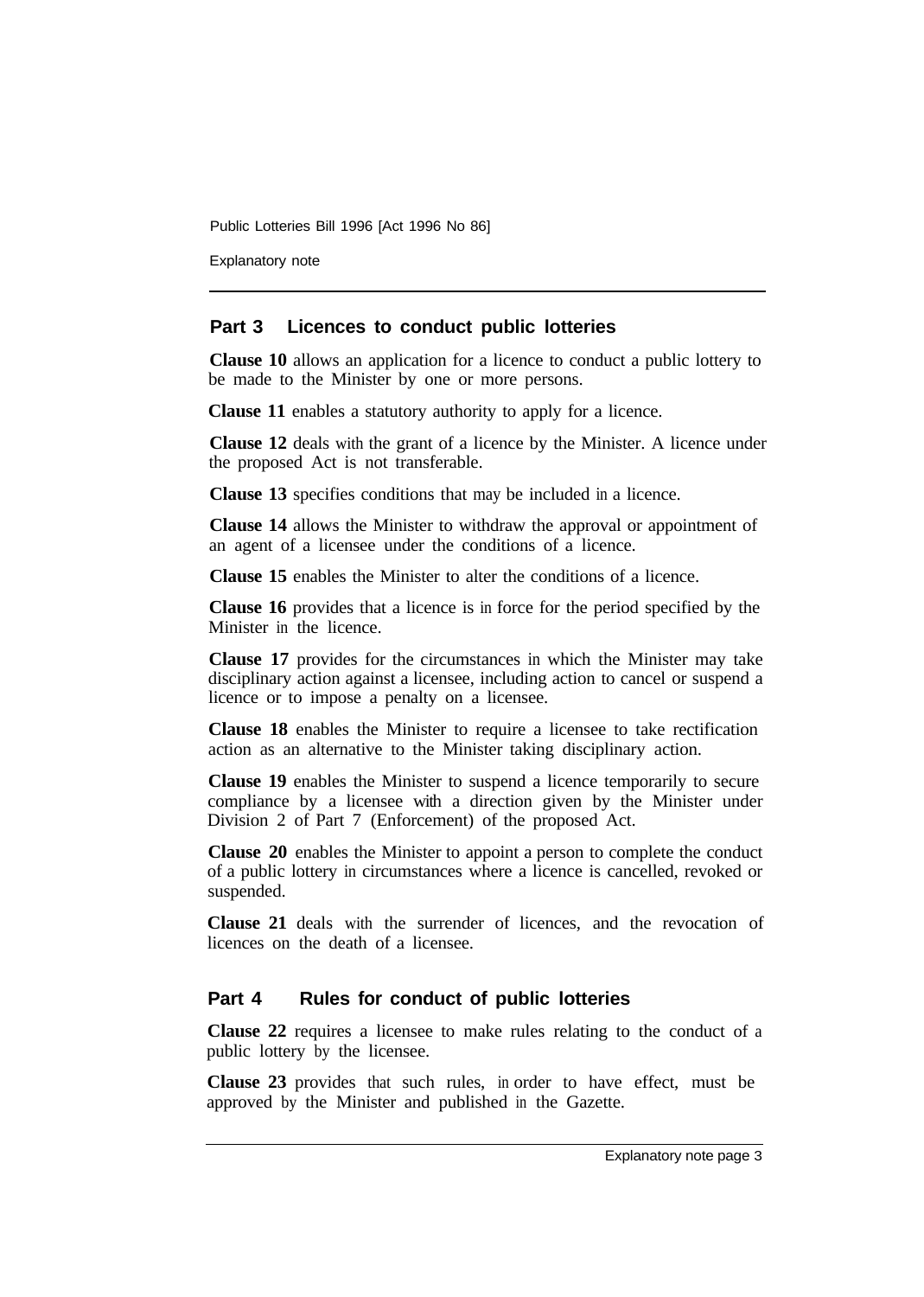Explanatory note

**Clause 24** requires a licensee or agent either to display a copy of the rules or to have a copy of them available for public inspection, free of charge. If the Minister has approved an extract of the rules, the extract must be displayed at each place where entries for the public lottery are accepted. A licensee or agent who displays an extract only must also keep a copy of the rules and produce them, free of charge, for inspection when requested.

**Clause 25** provides that a rule that becomes inconsistent with the proposed Act, regulations or conditions of the relevant licence ceases to have effect to the extent of the inconsistency.

### **Part 5 Financial provisions relating to public lotteries**

#### **Division 1 Prize fund**

**Clause 26** provides for the licensee to pay into the prize fund kept in respect of the licensee the percentage, specified in the conditions of the licence, of the subscriptions received for public lotteries conducted by the licensee.

**Clause 27** deals with the establishment of a prize fund account nominated by the Minister. The clause specifies the types of payments that may be made from the fund.

## **Division 2 Duty payable to Treasurer**

**Clause 28** requires a licensee to pay to the Treasurer, as general duty for the licence, the percentage, specified in the conditions of the licence, of subscriptions received in relation to public lotteries conducted by the licensee.

**Clause 29** requires, if the licence so provides, that a licensee also pay to the Treasurer, as licence duty for the licence, an amount specified in the conditions of the licence.

**Clause 30** requires the licensee to pay an additional amount of duty for late payment of general duty or licence duty.

**Clause 31** provides that duty paid to the Treasurer must be paid into the Consolidated Fund.

**Clause 32** enables licence conditions relating to duty to be identified in the licence as irrevocable, that is, only able to be altered at the request of the licensee.

**Clause 33** deals with the payment of duty when public lotteries are conducted jointly with other States, Territories or countries.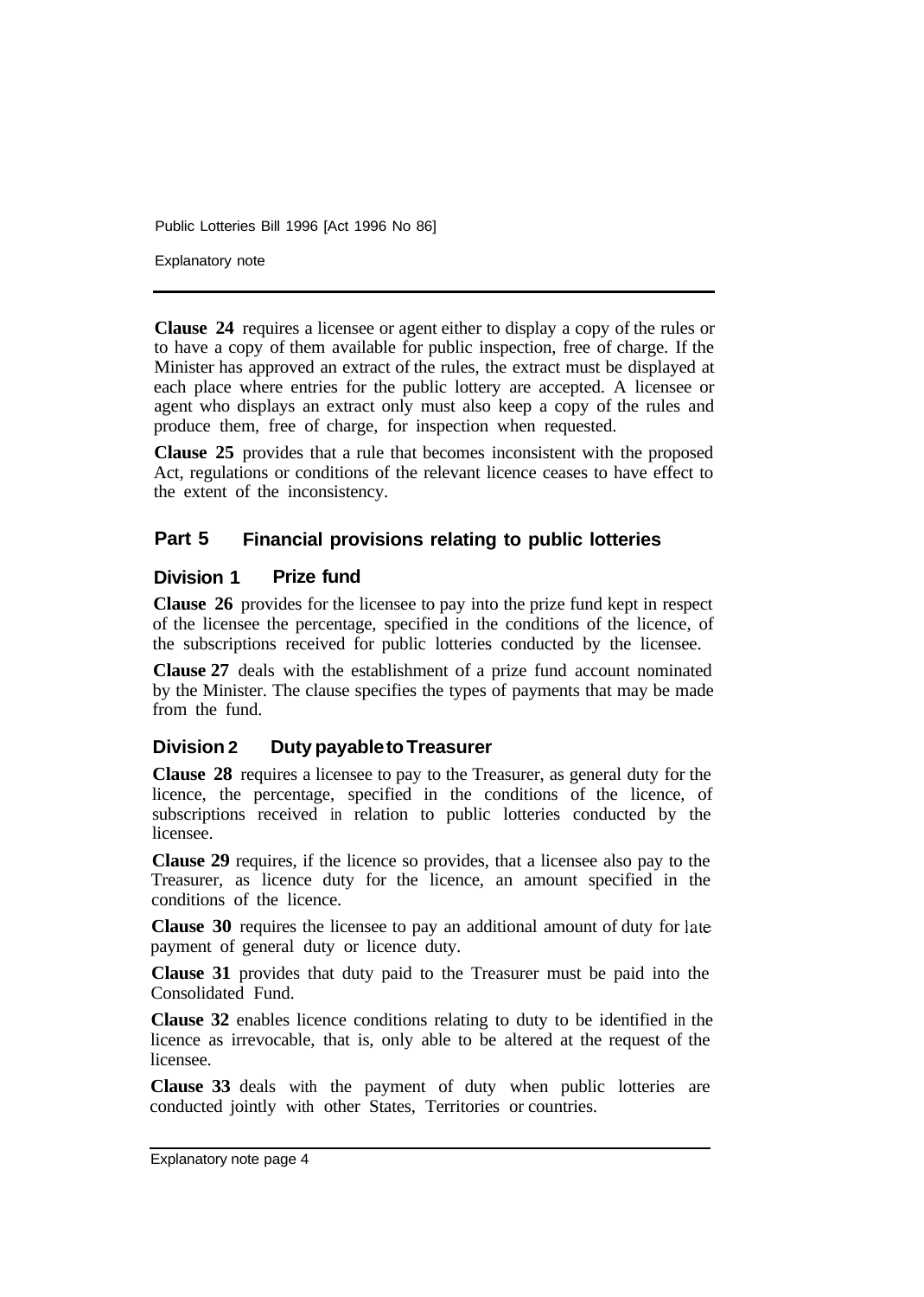Explanatory note

### **Division 3 Miscellaneous**

**Clause 34** continues the Sport and Recreation Fund in the Special Deposits Account comprising certain revenue from soccer football pools for payment for use for sporting and recreational facilities.

**Clause 35** makes it an offence for a person to provide false or misleading information in relation to subscriptions for or revenue from the conduct of a public lottery to an inspector or other person exercising functions under the proposed Act.

**Clause 36** provides for the recovery of duty and other amounts required to be paid under the proposed Act.

# **Part 6 Other provisions relating to public lotteries**

### **Division 1 General**

**Clause 37** enables a statutory authority to be appointed as an agent of a licensee.

**Clause 38** prohibits the identity of a prizewinner in a public lottery from being published if the person has requested anonymity. The clause permits a licensee to publicise the venues or geographic locations at which prizewinning tickets are sold and the amounts of prizes won.

**Clause 39** prohibits the approval for publication or the publication of certain types of advertising in connection with the conduct of a public lottery.

**Clause 40** provides that the rules may make provision for the authorisation of agents to promote or take part in forming a betting syndicate in relation to public lotteries conducted by the licensee.

**Clause 41** prohibits the promotion or formation of unauthorised betting syndicates.

**Clause 42** prohibits the advertising of unauthorised betting syndicates.

**Clause 43** prohibits the use of credit to pay for an entry in a public lottery.

#### **Division 2 Minors**

**Clause 44** prohibits a licensee or agent from accepting an entry, or payment for an entry or subscription, in a public lottery from a person under 18 years of age (a minor).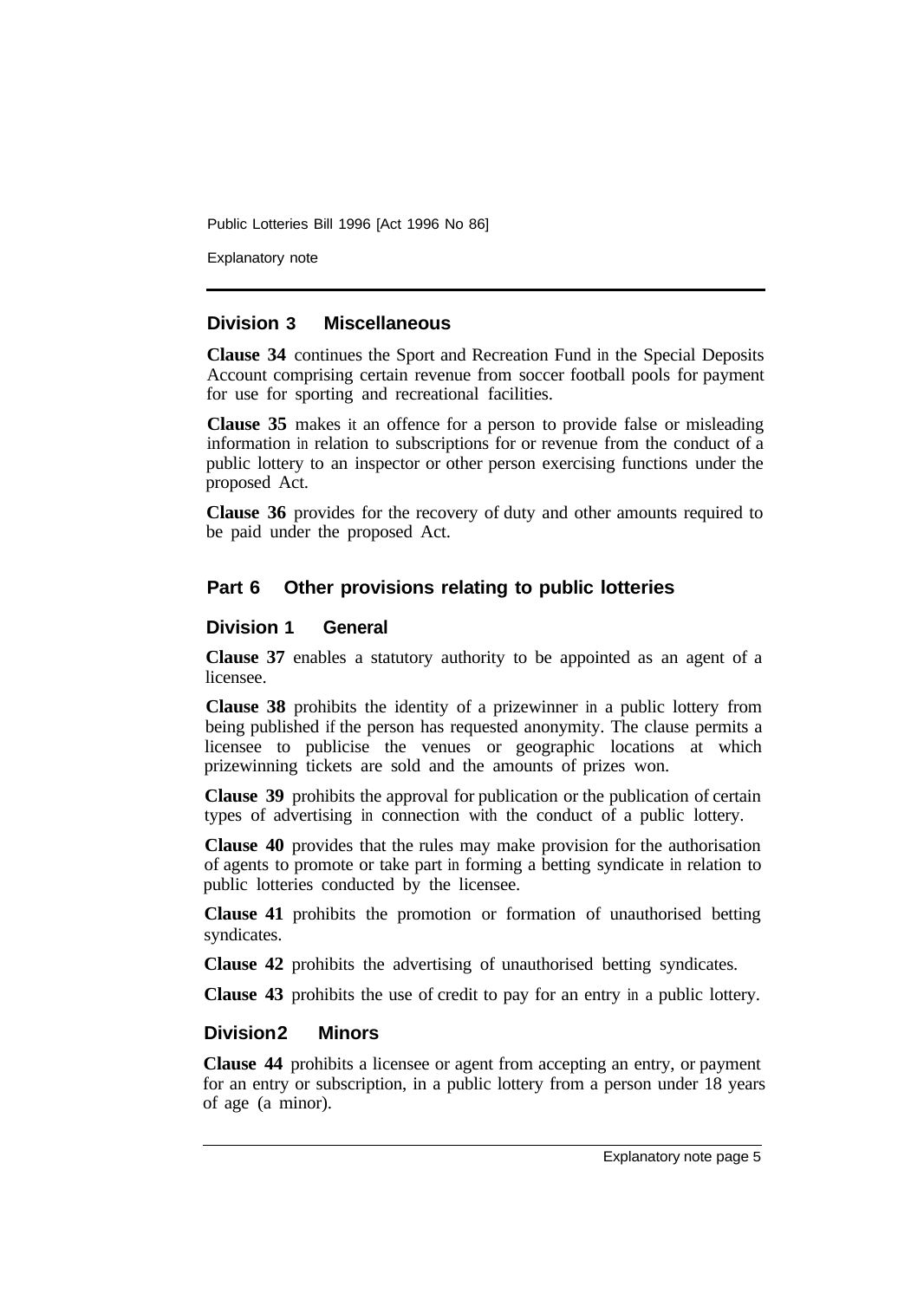Explanatory note

**Clause 45** prohibits a person from subscribing to a public lottery on behalf of a minor. Certain exceptions are specified, including where the person subscribing to the public lottery was a parent or guardian of the minor.

**Clause 46** prohibits a minor from subscribing to a public lottery.

**Clause 47** prevents a minor from being imprisoned or detained in a detention centre for a failure to pay a penalty under the proposed Act.

#### **Division 3 Instant lotteries**

**Clause 48** defines *instant lottery* for the purposes of the Division.

**Clause 49** applies the Division to future and previous instant lotteries.

**Clause 50** makes provision for the verification of tickets and the payment of prizes in instant lotteries.

**Clause 51** re-enacts the existing provision for the clarification of the payment of prizes for matching 3 symbols following the case of *State Lotteries Office v Burgin.* 

#### **Part 7 Enforcement**

#### **Division 1 Provision of information to Minister**

**Clause 52** requires licensees and agents to inform the Minister of changes in their circumstances of the kind prescribed by the regulations.

**Clause 53** enables the Minister to obtain relevant information relating to licensees and their agents.

**Clause 54** enables the Minister to obtain relevant information about key employees of a person.

**Clause 55** enables the Minister to require key employees of a licensee to provide relevant information.

**Clause 56** provides that the Minister may direct a licensee to terminate the employment of a key employee who refuses to provide relevant information.

**Clause 57** deals with any such termination of employment of a key employee.

**Clause 58** provides for the destruction of finger prints and palm prints of a key employee after they cease to be key employees.

Explanatory note page 6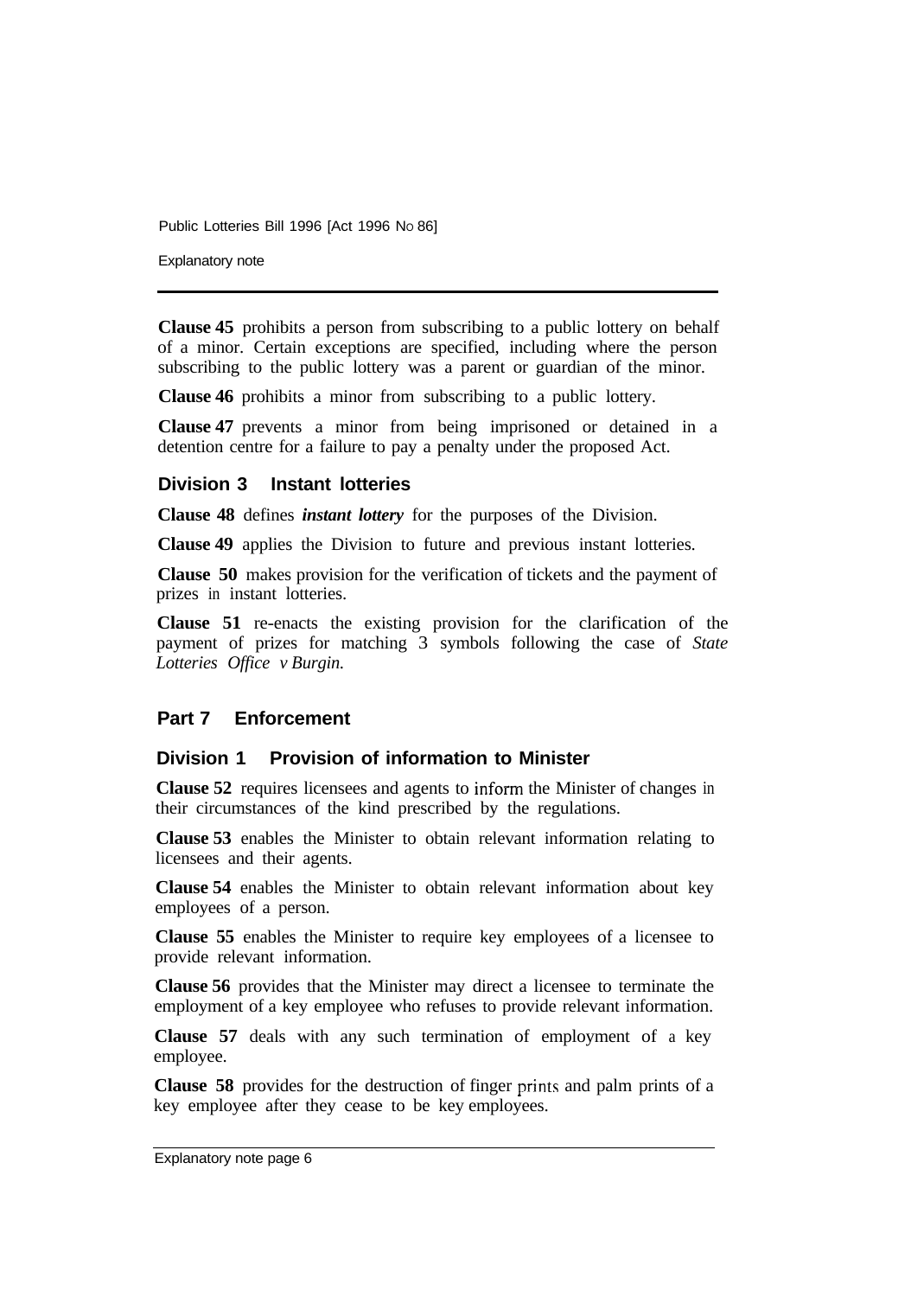Explanatory note

### **Division 2 Directions by Minister**

**Clause 59** enables the Minister to give directions to licensees to protect the integrity of public lotteries.

**Clause 60** provides that the Minister may direct a licensee to terminate an agency arrangement if an agent fails to comply with a direction of the Minister under clause 59.

**Clause 61** provides that the Minister may direct the licensee to terminate the employment of a key employee because the criminal record, character or reputation of the employee seriously prejudices the integrity of a public lottery.

### **Division 3 Contracts**

**Clause 62** contains definitions. *Controlled contract* means a contract of a specified kind that concerns the supply of goods and services to a licensee or agent in connection with the conduct of a public lottery or other matters prescribed by the regulations.

**Clause 63** provides for the Minister to be notified of a proposal to enter into, or vary, a controlled contract and for the Minister to object, in which event the licensee or agent must not enter into the contract or variation of contract.

**Clause 64** provides that the Minister may require a party to a controlled contract to show cause why the contract should not be terminated in the public interest, to consider submissions made and to terminate the contract.

**Clause 65** deals with the effect of the termination of a controlled contract.

**Clause 66** makes it an offence for a party to a controlled contract that is terminated to give any further effect to the contract.

**Clause 67** enables the Minister to require parties to a controlled contract to give relevant information.

#### **Division 4 Investigations**

**Clause 68** enables the Minister to appoint a person to investigate and report on the conduct of a public lottery or a licensee, agent or associated person.

#### **Division 5 Inspectors**

**Clause 69** provides for the appointment of inspectors by the Minister.

**Clause 70** requires inspectors to be given and to produce identity cards.